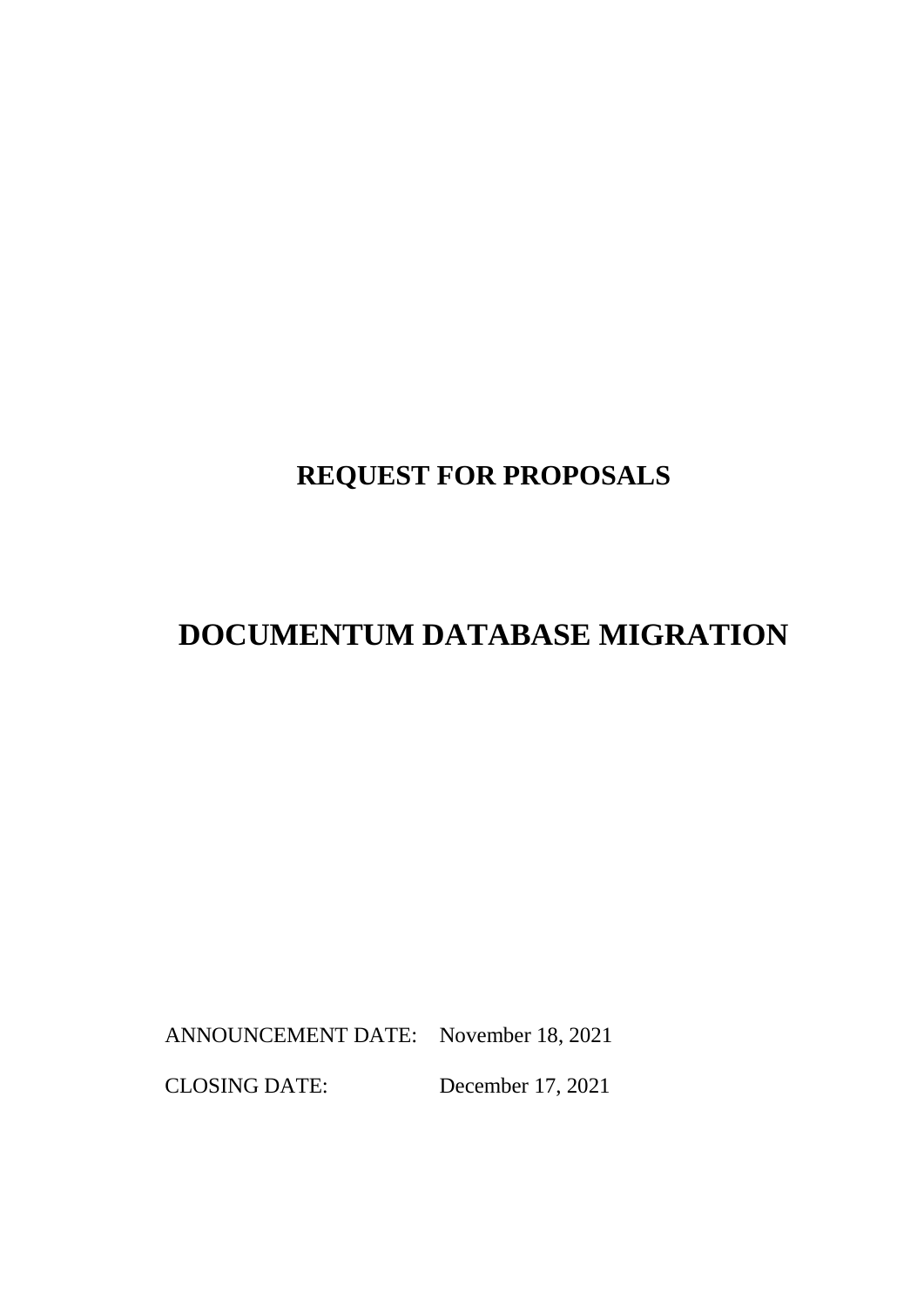### **I. PURPOSE**

LITASCO SA is requesting proposals from reputable Documentum сonsulting companies to provide the following technical solution:

- − Migrate current Documentum database from Oracle to PosgreSQL
- − Provide support service on PosgreSQL database

### **II. KEY OBJECTIVES**

To conclude a contract for:

- − Phase 1: Migration of the Documentum database from Oracle to PosgreSQL database on the test system, validate;
- − Phase 2: Upon validation of the test system migration, migration of the database on production over a week-end;
- − Provision of support and optimization of the PosgreSQL database for at least one year;
- − Provision of DBA training on PosgreSQL.

### **III. TECHNICAL REQUIREMENTS**

Selection of the provider will be based on the following criteria. Please address these points in your proposal:

- − Being a recognized Documentum expert/partner;
- − Being a recognized PosgreSQL expert;
- − Being able to install Documentum Content server and Index server 16.4 Patch 11 on RedHat 7.x server;
- − Being able to install PosgreSQL 9.6.x on RedHat 7.x server;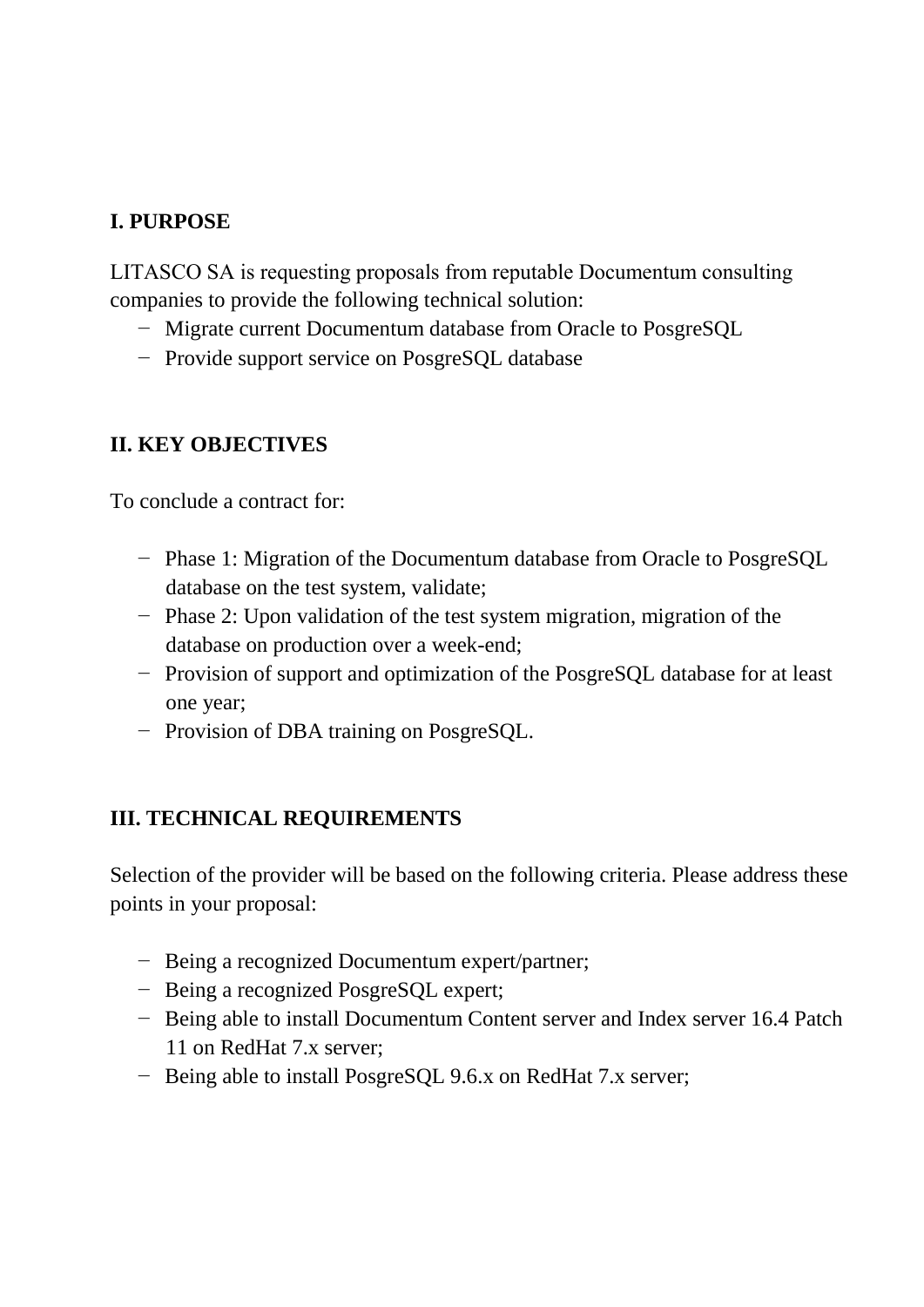- − Being able to migrate from Oracle 11.2.0.4.0 to PosgreSQL 9.6.x on RedHat 7.x server;
- − Being able to provide support and optimisation on the PosgreSQL 9.6.x database for at least a year;
- − Being able to provide DBA training on PosgreSQL.

#### **IV. SUBMISSION PACKAGE**

The submission package should include:

- − Official Tender Offer (as per below section VI);
- − Detailed commercial offer (including rates, man-days, efforts split by phases, total amounts);
- − Detailed proposal, including descriptions of the utilized approach, deliverables, anticipated timeframe.
- − Recommendations and references from previous partners / projects, where similar services were provided.

### **V. LITASCO SA TENDER APPLICATION PROCEDURE**

If you are willing to participate and believe you are able to comply with the LITASCO SA Tender requirements, please submit your Tender Offer in English not later than 17th of December 2021.

The official announcement and details of the tender can be found here: http://www.litasco.com (Company  $\rightarrow$  Tenders  $\rightarrow$  View List Of Tenders  $\rightarrow$  select LITASCO SA).